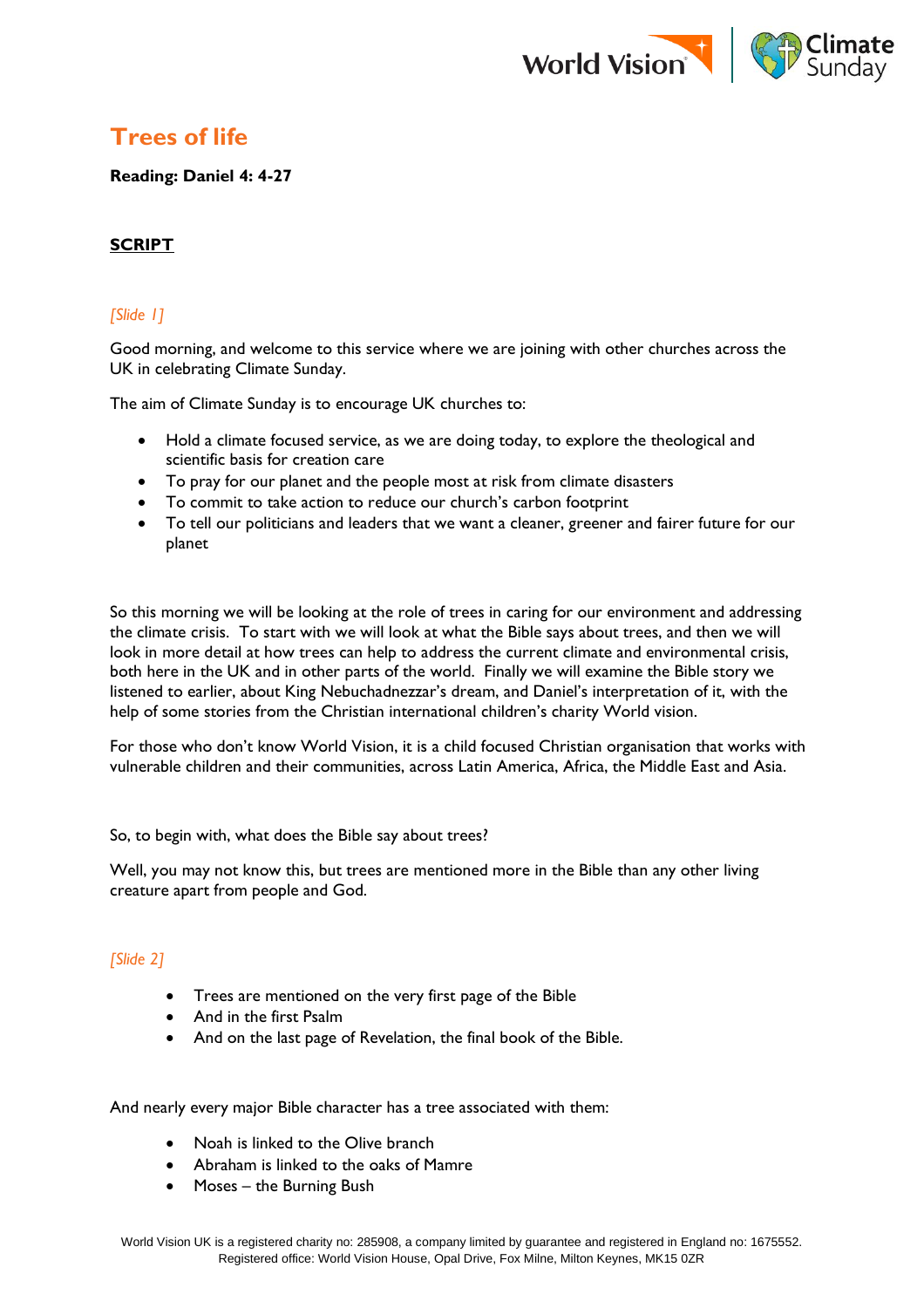• Joseph is described as being like a vine

And in the New Testament:

- Zacchaeus climbed a sycamore tree
- Paul described the Gentiles as branches of an olive tree

Also, in three of the Gospels, Jesus describes the Kingdom of God as being like a mustard seed which is planted and then grows into a large tree.

Psalms and Jeremiah both describe a tree that is planted by streams of water – its leaves are green, and it bears fruit. In fact, Jeremiah 17:8 says:

"They will be like a tree planted by the water that sends out its roots by the stream. It does not fear when heat comes; its leaves are always green. It has no worries in a year of drought and never fails to bear fruit."

This highlights some of the benefits of trees and why they are so important to us, and particularly to many of the communities where World Vision works.

World Vision works in some of the most fragile, vulnerable and marginalised communities across the world, including in Nyatike in south west Kenya.

When World Vision first started working in the communities of Nyatike, many families struggled to have enough food to eat. The area was prone to floods and droughts, causing soil erosion, making it harder for farmers to grow food. Climate change was making this situation worse, and many of the techniques that farmers were using were not suitable as the soil became worse making it harder still.

Also, many of the poorest farmers did not have adequate access to quality seeds, or drought resistant varieties, and weren't able to grow a diverse variety of crops. They were therefore much more vulnerable to floods, and droughts, and the rises in temperature and the increasing uncertainty about climate, weather and seasons.

So in areas like this, trees are very important:

#### *[Slide 3]*

- They can be a source of food fruit, but also herbs come from trees and shrubs
- They can also be an important source of fuel, with many of the poorest people around the world dependant on wood, or charcoal, as a cooking fuel
- Trees, of course, are also used for providing wood for construction, for houses, and also for furniture

But as well as those direct benefits coming from trees – as a source of food, fuel and construction material, trees provide more indirect benefits.

In parts of the world prone to drought, trees enable to soil to absorb water more effectively, and the shade from trees reduces the amount of evaporation, so the land is able to hold more water, and can therefore cope better with periods of drought. Trees also promote greater biodiversity, with more birds and insects attracted by the trees, which helps to increase soil fertility.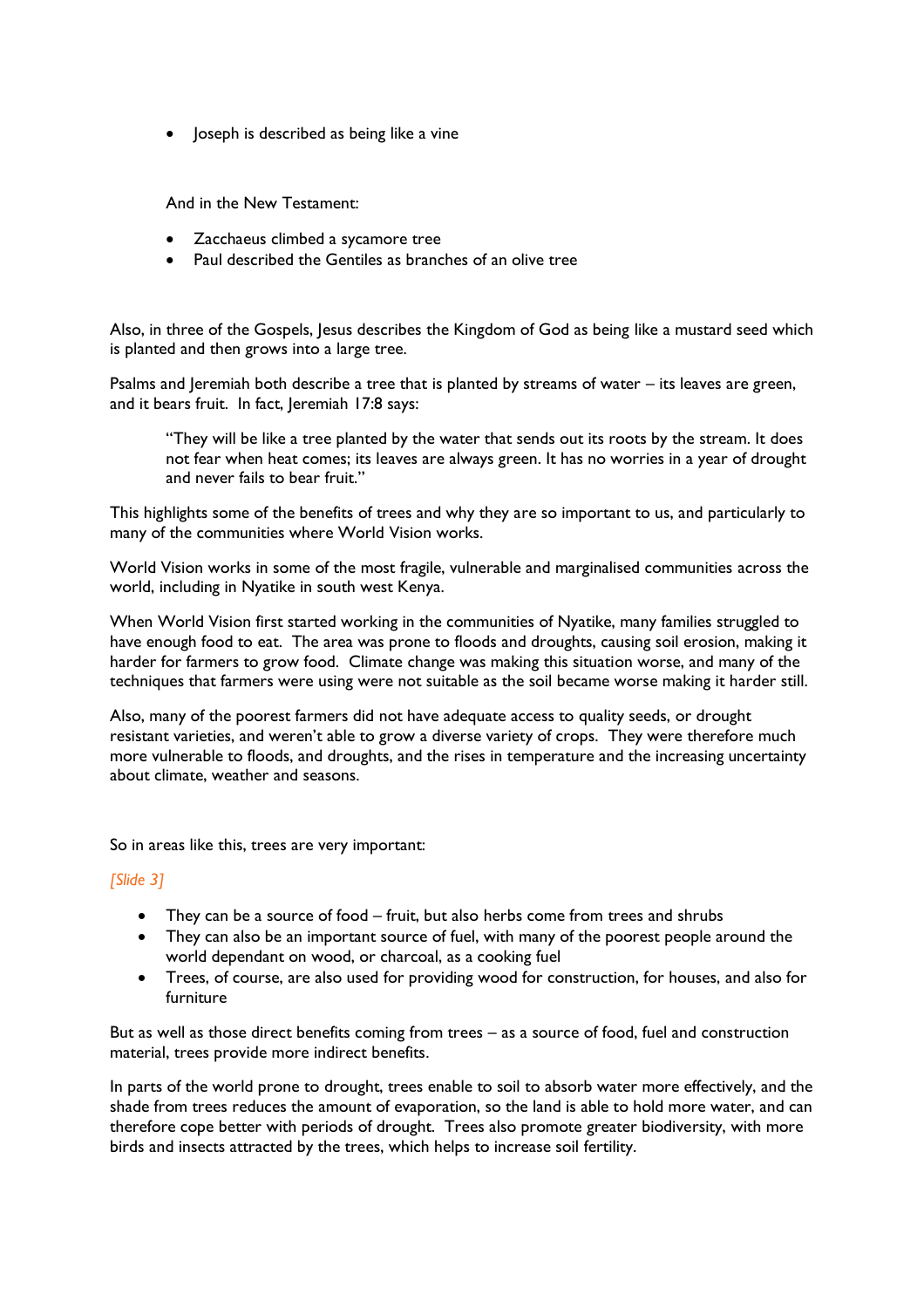As well as shade, trees can slow down strong winds, and so act to prevent, or reduce, the amount of topsoil that is blown away, again helping to maintain soil fertility.

So in Nyatike World Vision have been teaching poor farmers the practice known as 'agro-forestry'. This involves keeping trees in the fields, rather than removing them.

We are also supporting these communities through helping them to establish savings groups, developing income generating activities and small businesses, increasing their access to local markets, and supporting families in providing more nutritious food for their children.

#### *[Slide 4]*

Also, trees can provide a place to play for children, something that is perhaps easy to forget when we focus on health, nutrition, child protection, but play is important, and trees can be good for play, from climbing trees, to using branches and twigs in games and imaginary play. All of which is important to a child's development.

And it's helping the planet! Trees are very important for absorbing carbon, which has become even more important as we see the impact of climate change, especially on the poorest communities.

But planting trees isn't always the best thing to do.

First of all, planting a seed or a small sapling is no guarantee of producing a fully-grown tree. Particularly in places where there is a shortage of water, and no opportunity for watering that newly planted sapling, with a very small root, it is actually fairly unlikely that it will become established, with roots reaching down to the water table. So a lot of saplings that are planted don't go on to become trees.

Secondly, in some cases unfortunately, the response to the need for more trees is to plant single tree varieties in large plantations, which rather defeats the object, as this can lead to further soil degradation and reduces bio-diversity, even if it has the advantage of perhaps being a quick and easy way of planting many trees.

So what is the answer to this problem?

Well, to start to answer this, I would like to take you back to the Bible reading we had earlier, in the book of Daniel, chapter 4.

#### *[Slide 5]*

Nebuchadnezzar dreamed of a tree that was cut down, leaving just a stump and the roots in the ground. This symbolised the way that he was to be removed from his position of power and driven out of Babylon. However, when he honoured and glorified God, his kingdom was restored to him.

In his dream the tree was cut down, but the root was not destroyed. This meant that the roots were still able to receive water and nutrients from the soil, and the tree hadn't died. It was able to restore itself, in the same way that Nebuchadnezzar was able to restore himself on his throne.

How does this help us in being able to successfully restore forests?

In Nyatike, and in many other places, World vision is helping farmers and local communities to use a technique that is very similar to Nebuchadnezzar's dream. We call it 'Farmer Managed Natural Regeneration', which is a bit of a mouthful.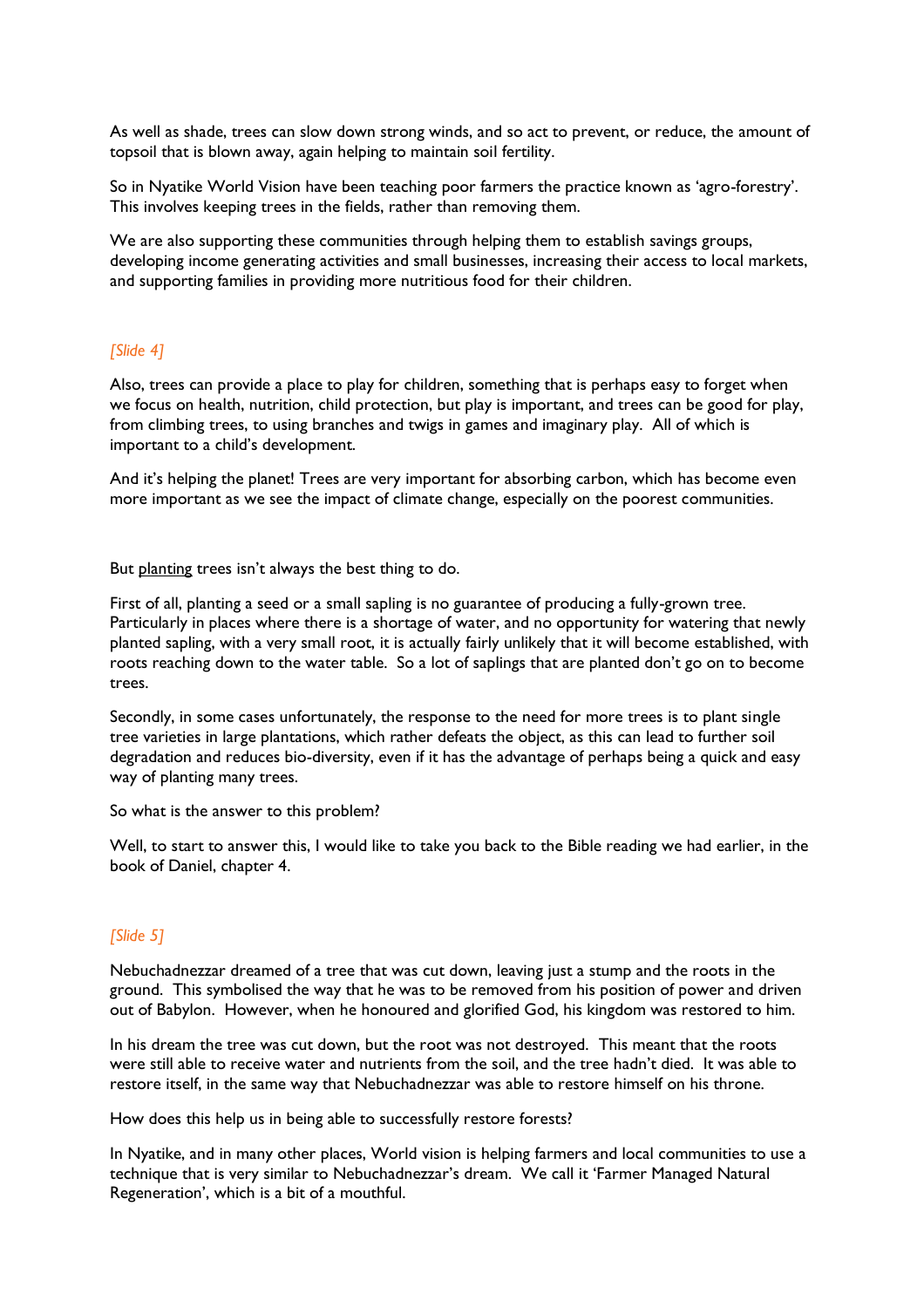The technique is based on the fact that when trees are cut down, particularly in poorer communities, usually the tree is cut at the ground level and the root is still in place. For mature trees this will usually be a substantial root system, which is sometimes referred to a an 'underground forest'.

#### *[Slide 6]*

If these stumps are left alone, small clumps of shoots will begin to grow on them, creating a small bush. This is not particularly helpful to a farmer, so they will often cut back the bush to leave their field clear again.

However, if instead of cutting back all the shoots, they leave two or three, then the large root system underground will put all of its energies into just those two or three shoots rather than lots of shoots. This then means that those shoots begin to grow quite quickly. The farmer then continues to prune those shoots as they grow, getting rid of extra shoots, so that the growth continues to be concentrated in those two or three shoots. Soon they will have grown back into a full tree, in the same way that Nebuchadnezzar's tree was restored, and his throne restored once he acknowledged God.

And not only do these trees grow back quickly, and much quicker than growing a tree from a seedling, the process of pruning enables farmers to have a supply of wood that can be used for firewood, or for fodder for animals. So by using the FMNR technique farmers and their communities can contribute to reforestation but can also use the wood that is pruned for a variety of purposes.

This can lead to lots of benefits and improvements for the whole community, as we will see from this video:

### *[Slide 7]*

#### *Everything is connected video: [https://www.youtube.com/watch?v=p-terQL6RO0&feature=emb\\_logo](https://www.youtube.com/watch?v=p-terQL6RO0&feature=emb_logo)*

This is the approach that World Vision has been promoting in Nyatike, and we've seen some impressive results, as the following story of Naaman will show.

#### *[Slide 8]*

13-year-old Naaman is an inquisitive and determined boy. He saw his widowed mother, Pamela, struggling to feed the family with the small amount of maize and beans she could grow. She was sometimes forced to look for casual – and potentially dangerous – work at the local gold mines. But Naaman also saw his neighbour, Peter's, flourishing trees and crops. So, he decided to ask Peter how he did it.

Peter is a [Farmer Managed Natural Regeneration](https://www.youtube.com/watch?v=p-terQL6RO0&feature=emb_logo) champion in his village. With training from World Vision, he's restored his land by regenerating indigenous trees and using more sustainable farming techniques – many of which can work for farmers and kitchen gardeners across the world.

The range of techniques we promote through training like this includes:

- growing a wider variety of crops,
- collecting rainwater for use in dry periods and using small scale irrigation,